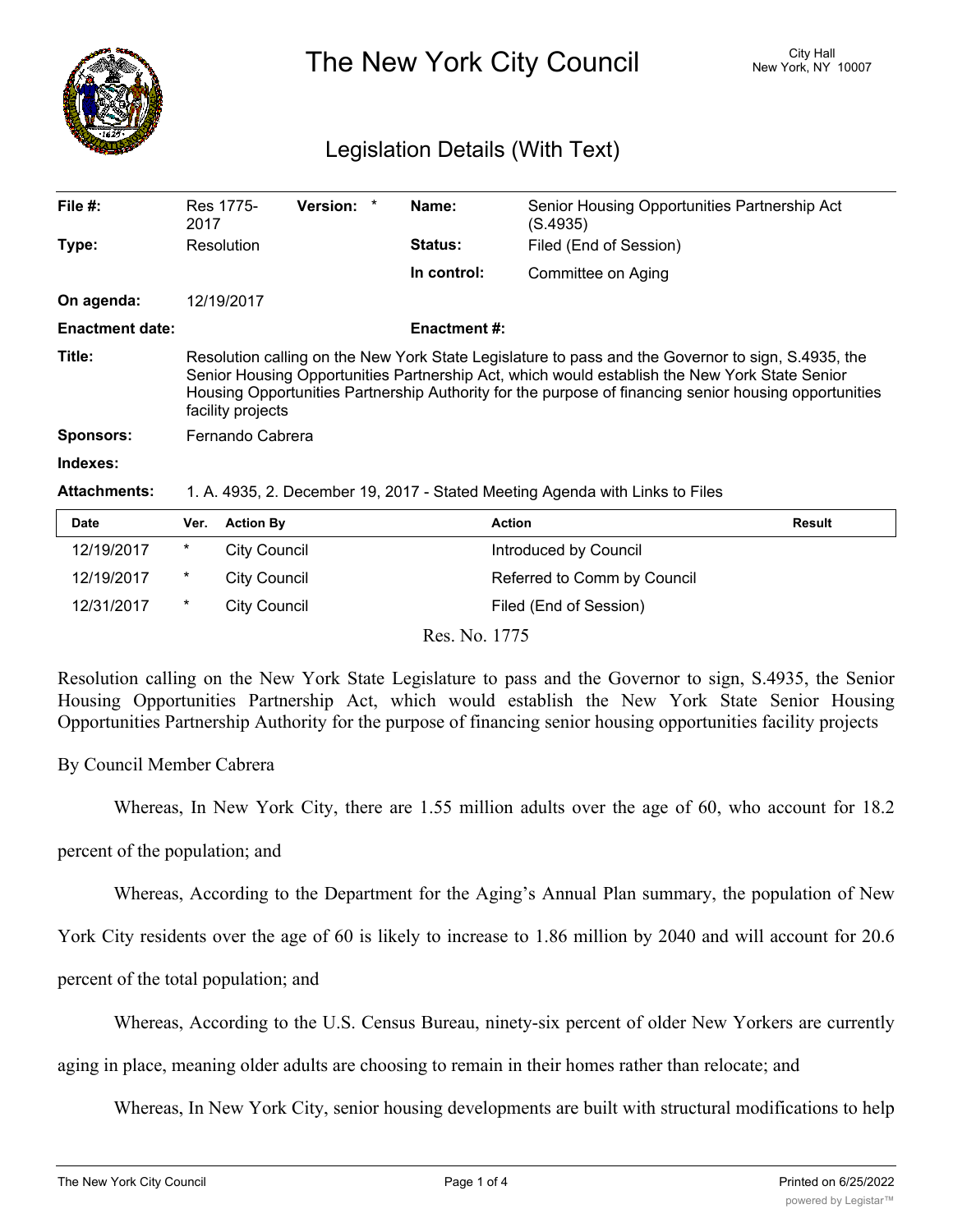#### **File #:** Res 1775-2017, **Version:** \*

seniors age in place, such as wheelchair accessible bathrooms and kitchens, guard rails in the hallways, and improved lighting; and

Whereas, As City residents age they may begin to face challenges with mobility, vision and other impairments, which can increase the risk of living independently; and

Whereas, Without appropriate accessibility features in their places of residence, seniors are at a greater risk for injury from falls and may experience social isolation; and

Whereas, According to a 2013 report from the Center for Urban Future, the increasing cost of rent in New York City can hinder a senior's ability to age in place because seniors often live on a fixed income and have limited savings and they are not able to keep up with rent increases; and

Whereas, According to data from the United States Census Bureau, the 2016 federal poverty level for a single individual over 65 was \$11,511 annually and the federal poverty level for a household with two individuals over 65 was \$14,507 annually; and

Whereas, According to the United States Social Security Administration, the average Social Security retirement benefit for January 2016 was \$1,341 a month; and

Whereas, According to a report from 2015 by the Citizen's Budget Commission, housing affordability is defined as the ratio of housing costs to household income; and

Whereas, The standard threshold for deeming a household "rent burdened" is when rent exceeds 30 percent of income and a household is extremely rent burdened when rent exceeds 50 percent of gross monthly income; and

Whereas, According to the same 2015 report by the Citizen's Budget Commission, 32 percent of New York City seniors over the age of 60 and living alone are low-income and severely rent burdened and 21 percent of New York City seniors over the age of 60 who live with multiple adults are low income and severely rent burdened; and

Whereas, According to a report by AARP, the lack of affordable housing options forces seniors into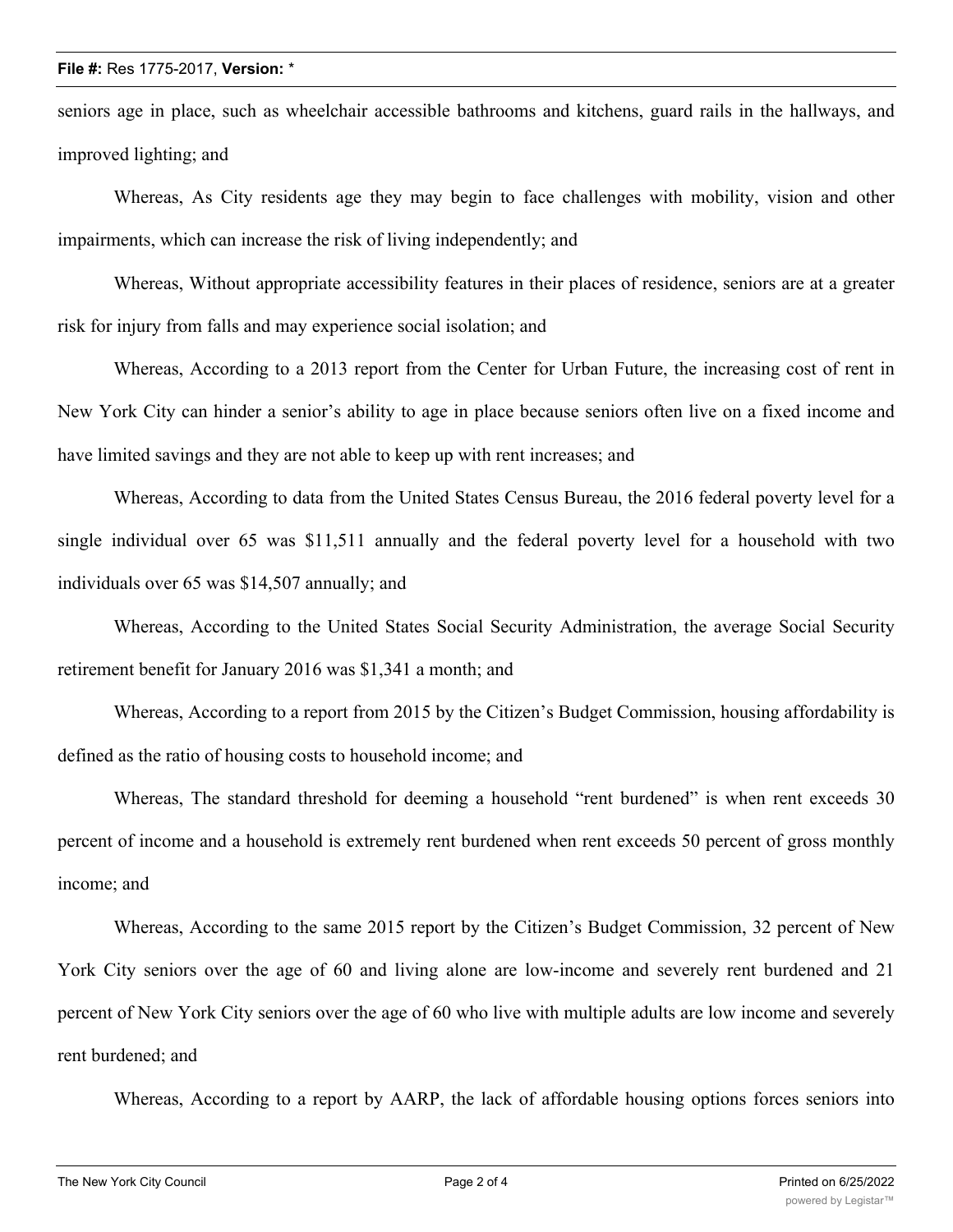#### **File #:** Res 1775-2017, **Version:** \*

nursing homes which add to high health care costs; and

Whereas, Senior housing developments often require eligible applicants to wait for a lottery system which can take months due to limited housing that is available; and

Whereas, Even if seniors do find housing through a lottery, they are often required to relocate from their traditional neighborhood; and

Whereas, In 2017, New York State Senator Ruben Diaz Sr. introduced S. 4935, to establish the New York State Senior Housing Opportunities Partnership Authority ("The Authority"), which would work with small-cap banks and developers to expand senior housing in New York State; and

Whereas, The Authority would either provide funding or collaborate with senior housing opportunities development corporations, to construct senior housing facilities and to fund senior housing developments; and

Whereas, S. 4935 would define a senior housing opportunities facility as any structure, improvement, furnishing, equipment or real or personal property to be used in whole or in excess of fifty percent for housing for seniors, whether as rental or owner-occupied housing; and

Whereas, According to S. 4935, a senior housing opportunities facility includes naturally occurring retirement community (NORCs), market-rate-independent living, adult home, as well as any recreational, educational, cultural, office, living, rehearsal, parking, restaurant, retail, storage, and other facilities necessary or desirable in connection with activities of the senior facility; and

Whereas, The Authority would also allow housing built by the Authority to be restricted to individuals sixty years of age and older; now, therefore, be it

Resolved, That the Council of the City of New York, calls upon the New York State Legislature pass and the Governor to sign, S.4935, the Senior Housing Opportunities Partnership Act, which would establish the New York State Senior Housing Opportunities Partnership Authority for the purpose of financing senior housing opportunities facility projects.